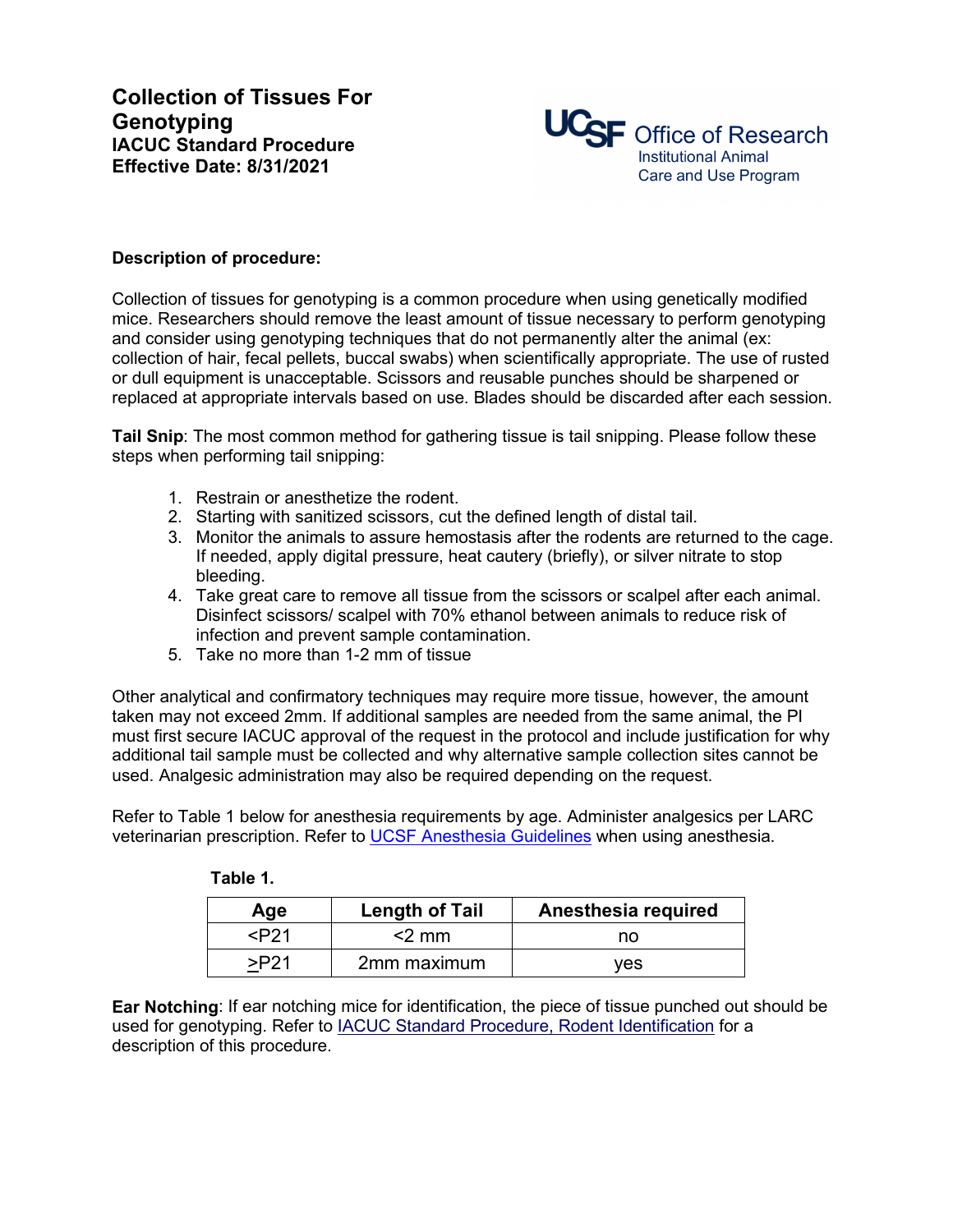**Ear Snip**: A small portion (2-3 mm) of the edge of the pinna is cut off with sharp scissors to obtain tissue. This can be done on mice once the ears have developed (> 8 days of age) and does not require anesthesia.

**Toe Clip**: Toe clipping is not a standard procedure and must be justified in the IACUC protocol. If justified, toe clipping tissue may be used for genotyping. Refer to [IACUC Standard Procedure,](https://iacuc.ucsf.edu/sites/g/files/tkssra751/f/wysiwyg/STD%20PROCEDURE%20-%20Misc%20Rodent%20Proceedures%20-%20Rodent%20Identification.pdf)  [Rodent Identification](https://iacuc.ucsf.edu/sites/g/files/tkssra751/f/wysiwyg/STD%20PROCEDURE%20-%20Misc%20Rodent%20Proceedures%20-%20Rodent%20Identification.pdf) for a description of this procedure.

**Hair:** Tufts of hair (n=2 tufts per mouse, > 20 follicles) are plucked from the animal using tweezers or hemostats to obtain samples. Samples can be collected at the neck line between the shoulder blades. Animals should not have exposed patches of skin following sampling, as only small tufts are needed. This method does not require anesthesia. Care should be taken to avoid contamination with fomites and with hair from cage mates of the animal to be assessed.

**Fecal Pellets:** Samples of feces (n=3 pellets) can be collected directly from the animal at the time of defecation, or from the cage floor of individually housed animals within 24 hours of defecation. Epithelial cells shed in the feces are the target tissue type for processing and analysis. This method does not require anesthesia.

**Buccal Swabs/Saliva:** Salivary samples to harvest epithelial cells from the mouth can be performed on rodents once they are a few days old; this method does not require anesthesia. Individual sterile mini-cotton swabs (rubbed against both inner cheeks per swab) should be used to sample cells. Care should be taken within the mouths of animals to ensure gentle swabbing.

## **Agents:**

For procedures that require anesthesia, all agents administered to animals should be listed in the "Agents" section I of the RIO application.

## **Potential adverse effects to be considered:**

Hemorrhage, infection.

## **References:**

**Animal Research Advisory Committee, NIH, Office of Intramural Research.** 2018. [Guidelines for Tissue Collection for Genotyping Mice and Rats.](https://oacu.oir.nih.gov/sites/default/files/uploads/arac-guidelines/b3-rodent_genotyping.pdf)

**Braden-Weiss, G.C., Brice, A.K., Hankenson, F.C.** 2011. Minimizing the impact of tail biopsy in preweanling laboratory mice: inhaled isoflurane compared with topical anesthetics. J Am Assoc Lab Anim Sci **50**: 736-737.

**Braden , G.C., Brice, A.K., Hankenson, F.C.** 2015. Adverse effects of vapocoolant and topical anesthesia for tail biopsy in preweanling mice. J Am Assoc Lab Anim Sci **54**: 291-298.

**Broome, R. L., L. Feng, Q. Zhou, A. Smith, N. Hahn, S. M. Matsui, and M. B. Omary.** 1999. Non-invasive transgenic mouse genotyping using stool analysis. FEBS Letters **462:**159-60. **Cinelli, P., A. Rettich, B. Seifert, K. Burki, and M. Arras.** 2007. Comparative analysis and physiological impact of different tissue biopsy methodologies used for the genotyping of laboratory mice. Laboratory Animals **41:**174-84.